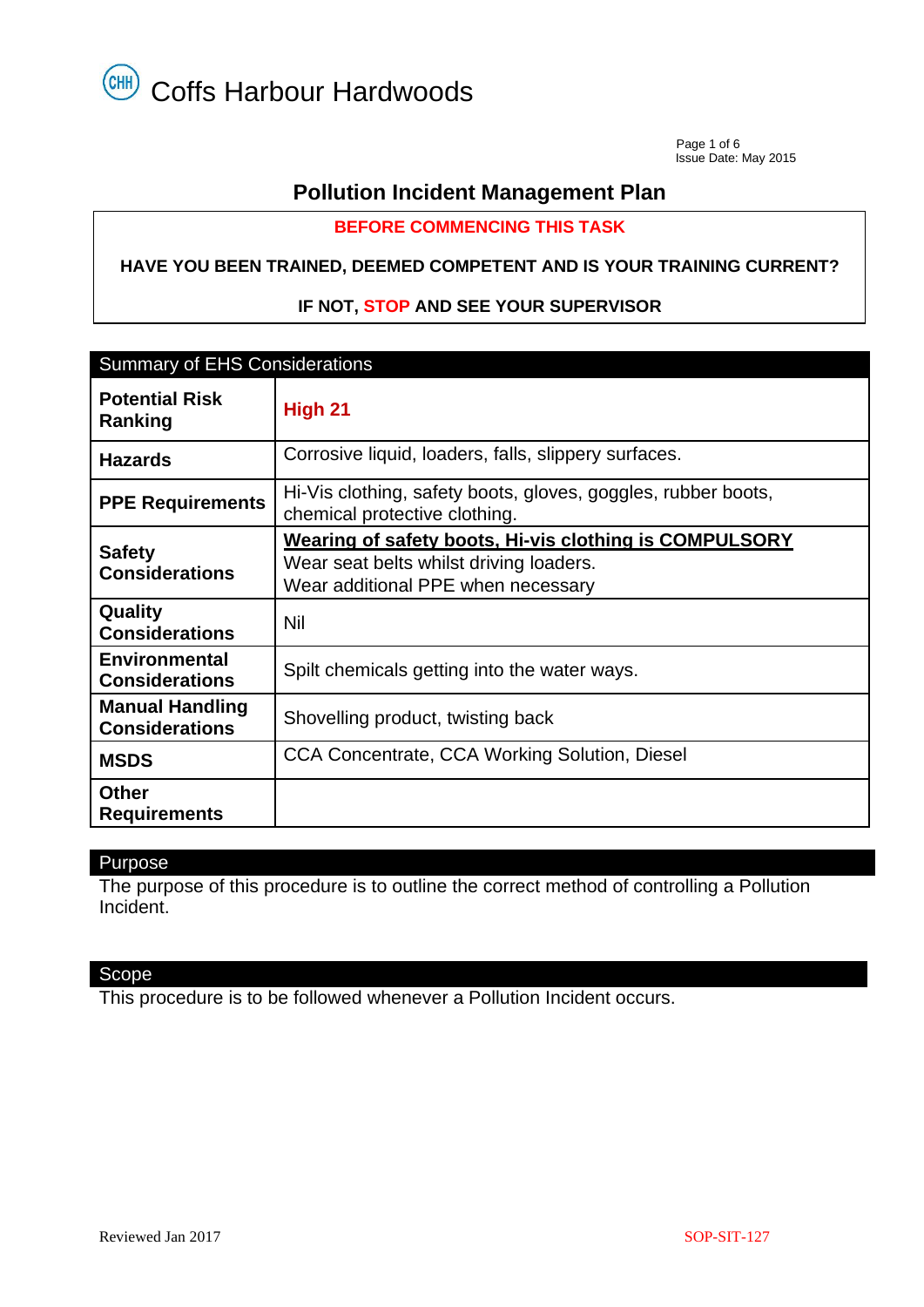

 Page 2 of 6 Issue Date: May 2015

### **Pollution Incident Management Plan**

| References                                       |                                                                                                |  |  |  |
|--------------------------------------------------|------------------------------------------------------------------------------------------------|--|--|--|
| <b>Number</b>                                    | Title                                                                                          |  |  |  |
|                                                  | EPA Licence 11413                                                                              |  |  |  |
|                                                  | Protection of the Environment Operations Act 1997 (POEO Act)<br>$-$ Sections 153A to 153F      |  |  |  |
|                                                  | Protection of the Environment Operations (General) Regulations<br>$2009 -$ Sections 98A to 98F |  |  |  |
|                                                  |                                                                                                |  |  |  |
| <b>Definitions</b>                               |                                                                                                |  |  |  |
| Term                                             | <b>Definition</b>                                                                              |  |  |  |
| Material harm to                                 | Section 147 of the POEO Act                                                                    |  |  |  |
| The environment                                  |                                                                                                |  |  |  |
| <b>CCA</b>                                       | <b>Copper Chrome Arsenate</b>                                                                  |  |  |  |
| Equipment                                        |                                                                                                |  |  |  |
| Loaders, Grader, Trucks, Tippers, Saw dust, soil |                                                                                                |  |  |  |
| Llond Toole                                      |                                                                                                |  |  |  |

#### Hand Lools

2 way radios, shovels, sealed containers,

#### Procedure

CCA concentrate and Diesel fuel are only two substances on site that have the potential and quantity to cause a pollution incident resulting in material harm to the environment.

#### **CCA**

CCA concentrate is delivered to site by specialised road tanker, which is unloaded on the Treatment Plant drip pad. The truck drives onto the drip pad with the outlets facing inside the building. The Drip Pad drains to a sump under the preservation cylinder which is part of a bunded area containing the preservation cylinder, working tanks, pumps and pipework. The pit is large enough to contain any spill from the cylinder or tanks. The treatment plant and drip pad is roofed and enclosed to prevent ingress of rain or overland flow during storms.

CCA concentrate is a hazardous material and should be handled with caution. All effort should be made when handling it to minimise contact as it can prove toxic to humans by ingestion or inhalation and is corrosive for skin contact. It is a waterborne chemical and is not flammable – however heating of the liquid can produce toxic vapours, so care should be taken in the event of fire at the plant.

In liquid form CCA Wood Preservatives are acidic, with a pH range from 1.0 to 2.6. Safety shower and eyewash is located adjacent to Numbers Room.

Access to Treatment Plant and Drip Pad areas is restricted to employees with a need to be there.

Operators are to wear chemical protective clothing when dealing with CCA concentrate spills.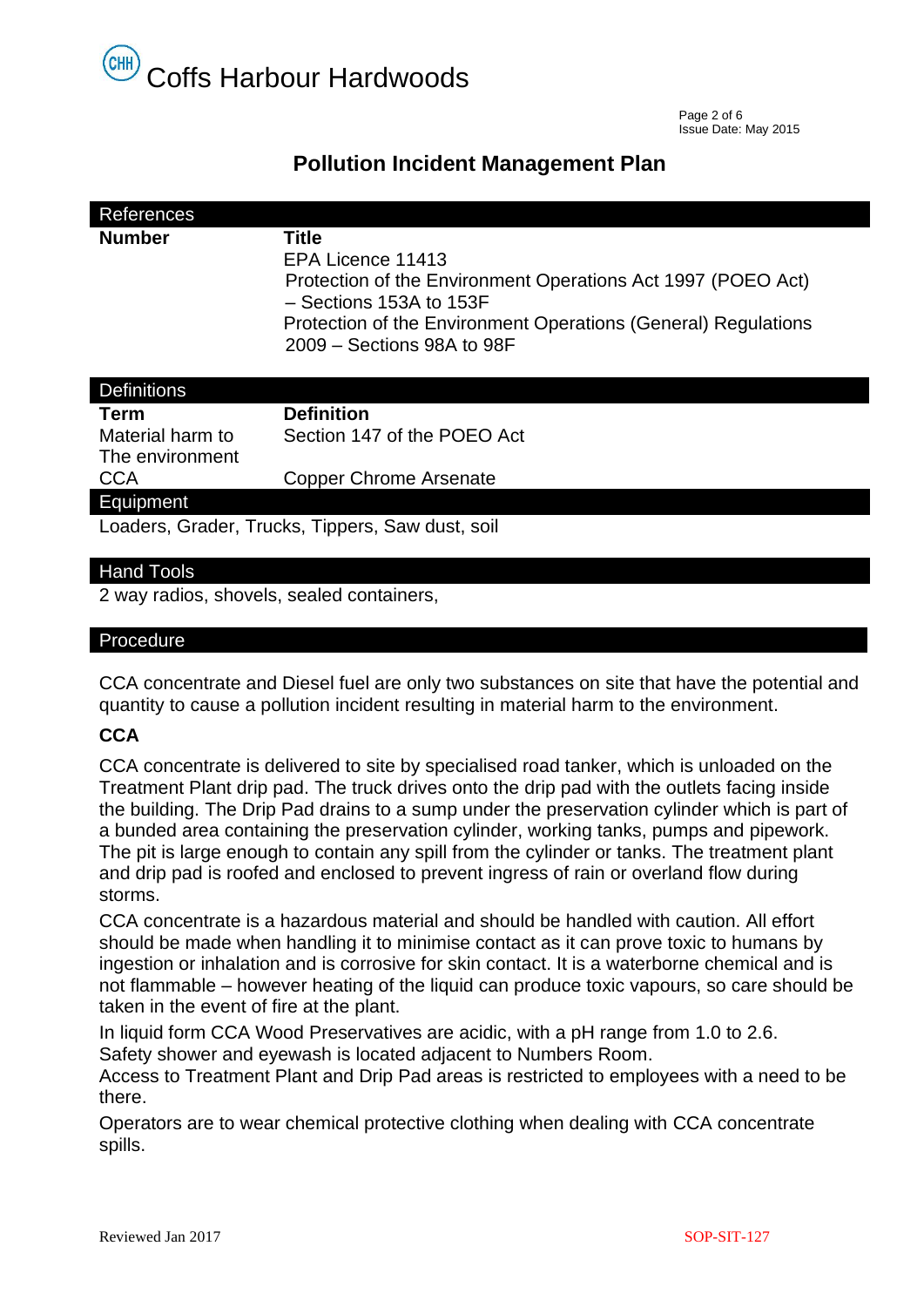# Coffs Harbour Hardwoods

# **Pollution Incident Management Plan**

#### **Diesel**

There are two bulk diesel tanks on site, one near the main office and the second behind the Kilns. Both tanks are in bunded pits and have bowsers with spill collection to the bunded areas. The bunds are large enough to contain a major spill during a rain event. Deliveries are by tanker, with tanker to tank connections within the spill containment area. Diesel is classified as a Combustible Liquid (C1) so there is not a danger of fire or explosion, but there is still an environmental risk if a spill got into the waterways.

## **ANY SPILL IS A SERIOUS ENVIRONMENTAL AND SAFETY RISK**

#### **Any spill must be contained quickly and personnel safety precautions taken.**

Notify person responsible for co-ordinating response

Notify rest of plant via 2 way radio and word "Emergency".

Upon hearing the "Emergency" call on 2 way radio, supervisors are to direct appropriate equipment to the spill location (e.g. loaders with buckets, grader, sawdust truck, tippers with sand or earth) – such actions to be coordinated using 2 way radios.

Shut off engines and electrical supply where applicable

Move people away from contaminated area and upwind.

Others on site are to avoid area unless involved in dealing with incident.

Take measures to restrict traffic flow over an around the spill site.

Stop the leak if possible and safe to do so (wear protective clothing)

Contain the spill by damming with soil, sand, or sawdust.

Do not let spilt or contaminated material enter watercourses or storm water system.

If it does, steps must be taken immediately to dam the water course downstream of the spill site or the storm water outlet.

Notify applicable outside organisations. If the tanker truck is involved in a serious accident or spillage, notify the emergency phone number displayed on the truck.

The chemical supplier also may be able to provide assistance.

The front office will notify the owners of adjacent properties (by phone or in person) of the extent of the onsite emergency, any precaution that may have to be taken and provide regular updates. This information will be provided manager controlling the emergency. Where possible return CCA solution back into treatment plant storage areas. Do not wash residues away with water.

All contaminated liquids, soil, sawdust, etc. are to be collected in leak proof containers and stored in the Treatment Plant bunded area until disposed of in an approved manner.

#### **Recommended protective clothing requirements when dealing with spills:**

Overalls, preferably waterproof, and capable of being fastened to the neck and wrist. Rubber or PVC gloves. Rubber boots. Eye protection.

#### **Testing of this plan**

This plan is to be tested annually by the coordinator.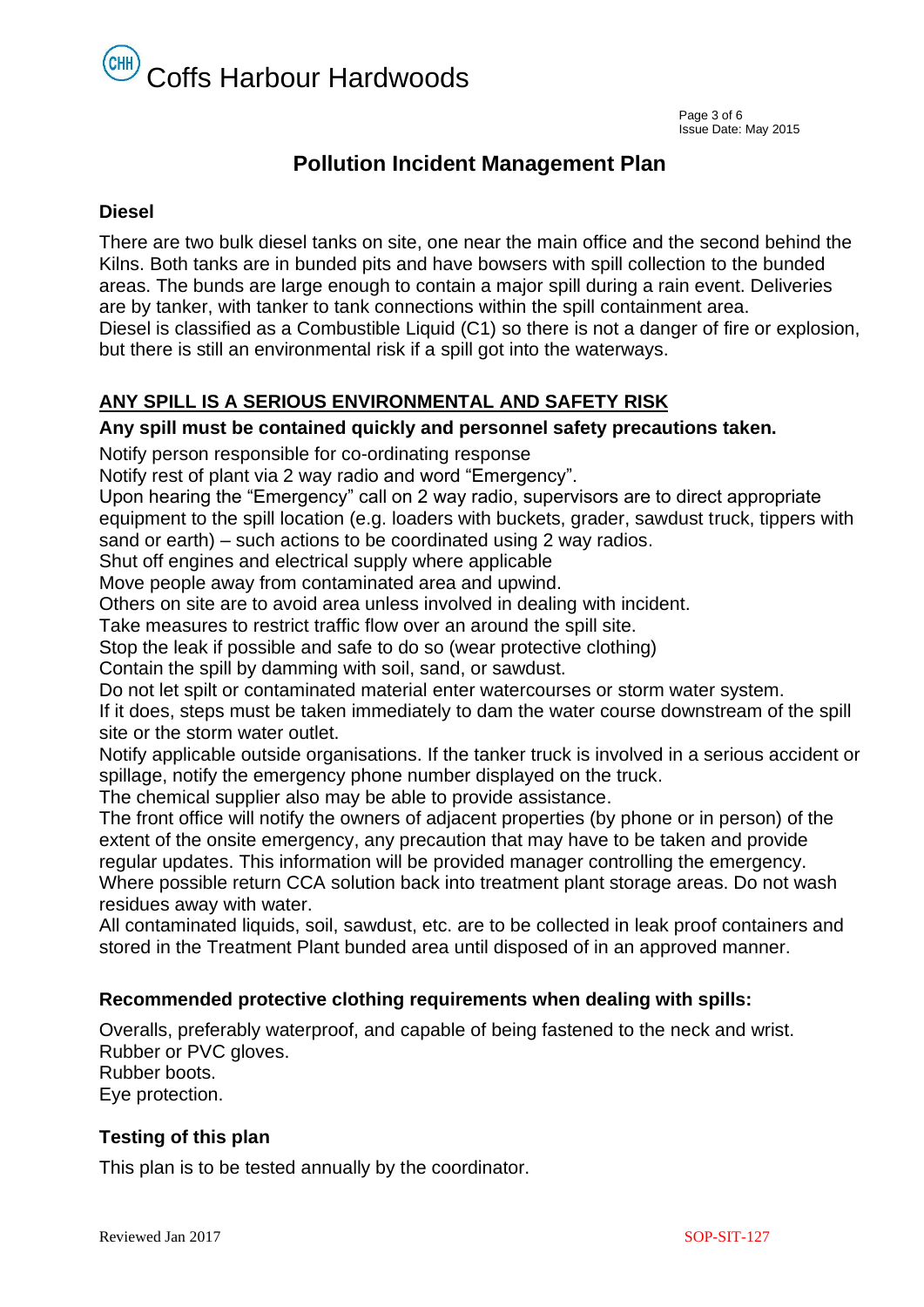# Coffs Harbour Hardwoods

Page 4 of 6  $P$ Issue Date: May 2015

# **Pollution Incident Management Plan**

# **Emergency Contacts**

| <b>Management After hours</b><br><b>Shane McCarthy</b><br><b>Garry McCarthy</b><br><b>Chris Hanson</b><br><b>CCA Supplier</b> | 0408 890 285<br>0428 665 930<br>0402 298 198 |
|-------------------------------------------------------------------------------------------------------------------------------|----------------------------------------------|
| <b>Timtech Chemicals P/L</b>                                                                                                  | 07 3480 5802                                 |
| Medical                                                                                                                       |                                              |
| Ambulance                                                                                                                     | 000                                          |
| <b>Coffs Harbour Hospital</b>                                                                                                 | 6656 7400                                    |
| Police                                                                                                                        | 6691 0799                                    |
| Fire Brigade (Glenreagh RFS)                                                                                                  | 6649 2000                                    |
| <b>EPA NSW</b>                                                                                                                |                                              |
| <b>EPA Pollution Line</b>                                                                                                     | 13 1555                                      |
| <b>EPA Grafton Office</b>                                                                                                     | 6640 2500                                    |
| <b>Clarence Valley Council</b>                                                                                                | 6643 0200 - after hours 6626 6858            |
| Ministry of Health<br>$\bullet$                                                                                               |                                              |
| Port Macquarie Local Health unit                                                                                              | 6588 2750 - after hours 149 377              |
| <b>SafeWork</b>                                                                                                               | 13 10 50                                     |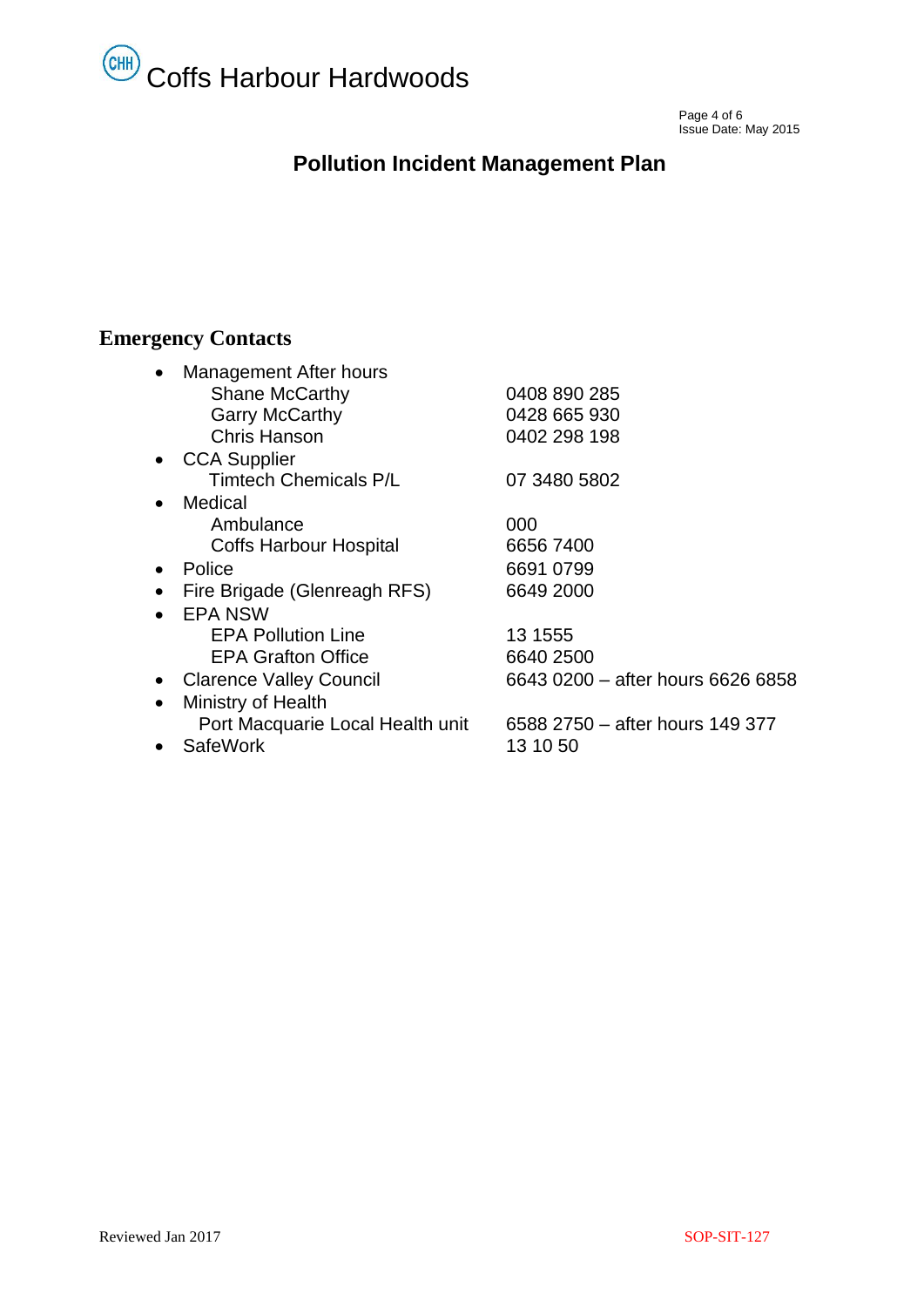

Page 5 of 6  $\sim$  Page 5 of 6  $\sim$ Issue Date: May 2015

# **Pollution Incident Management Plan**

# Map of Glenreagh Site